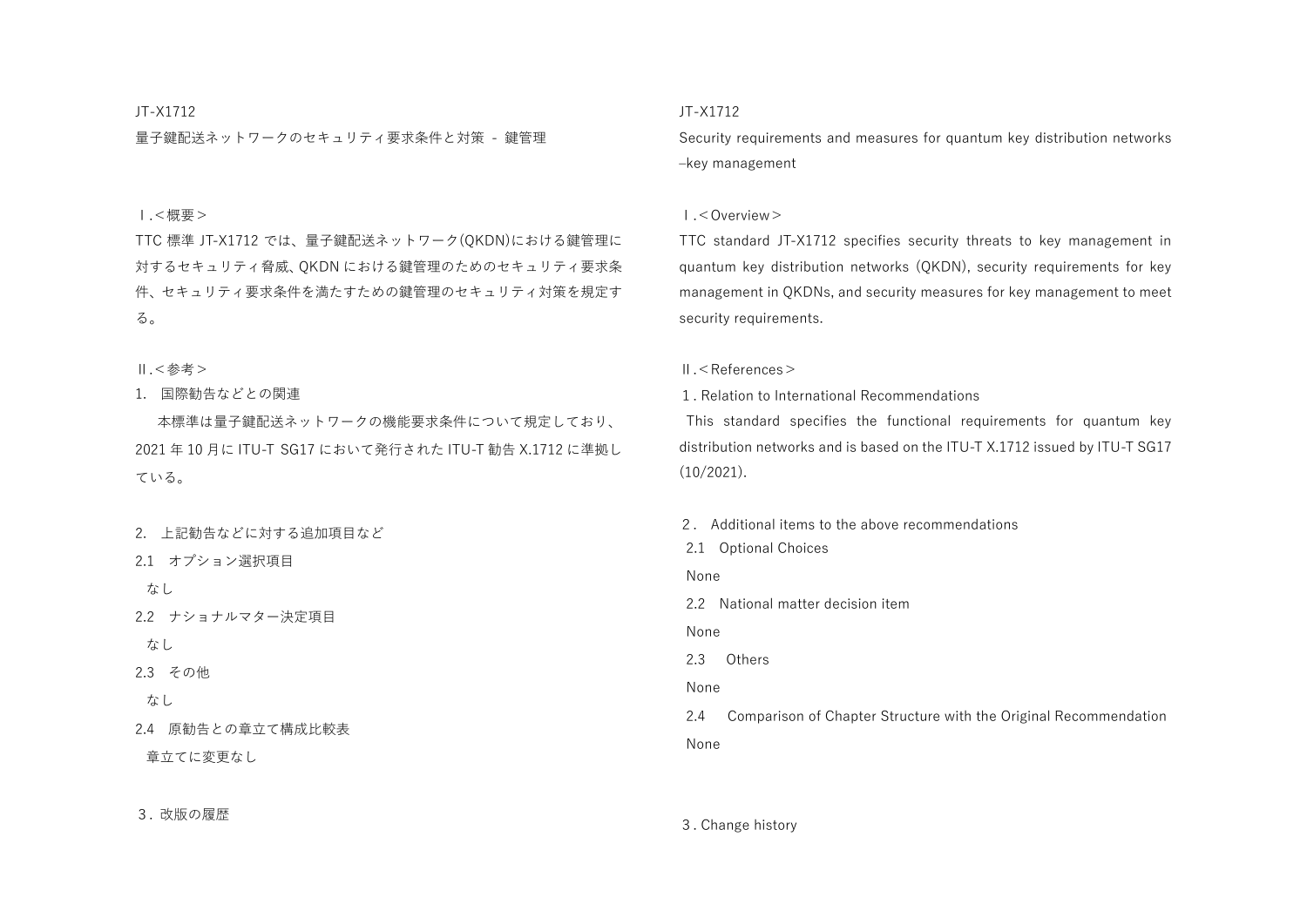| 版数                          | 制定日        | 改版内容 |
|-----------------------------|------------|------|
| 第<br>版<br>$\mathbf{1}$<br>ᅩ | 2022年2月24日 | 制定   |

# 4. 工業所有権

本標準に関わる「工業所有権の実施の権利に係る確認書」の提出 状況は、TTC ホームページでご覧になれます。

# 5. その他

| (1) 参照している勧告、標準など |          |                            |  |
|-------------------|----------|----------------------------|--|
| ITU-T 勧告          | X.1715   |                            |  |
| JT 標準             |          | JT-X1710、JT-Y3800、JT-Y3810 |  |
|                   | JT-Y3802 |                            |  |

6. 標準作成部門

セキュリティ専門委員会

Ⅲ.<目次>

- 1 規定範囲
- 2 参考文献
- 3 定義
- 3.1 他の標準等で定義されている用語
- 3.2 本標準で定義する用語
- 4 略語及び頭字語
- 5 表記法
- 6 はじめに
- 7 QKDN における鍵管理において保護すべき情報資産
- 7.1 鍵データ

| Version | Date               | Outline     |
|---------|--------------------|-------------|
| 1.0     | 24, February, 2022 | Established |

# 4.Industrial property

The status of submission of "Confirmation letter concerning the right to use industrial property rights" related to this standard can be viewed on the TTC website.

5.Others

| (1) References              |                                     |  |  |  |
|-----------------------------|-------------------------------------|--|--|--|
| Recommendation ITU-T X.1715 |                                     |  |  |  |
| <b>ISO/IEC Standard</b>     | None                                |  |  |  |
| TTC Standard                | JT-X1710、JT-Y3800、JT-Y3810、JT-Y3802 |  |  |  |

6. Working Group that developed this standard Security working group

### Ⅲ.<Table of contents>

- 1 Scope
- 2 References
- 3 Definitions
- 3.1 Terms defined elsewhere
- 3.2 Terms defined in this Recommendation
- 4 Abbreviations and acronyms
- 5 Conventions
- 6 Introduction
- 7 Information assets to be protected in key management in the QKDN
- 7.1 Key data